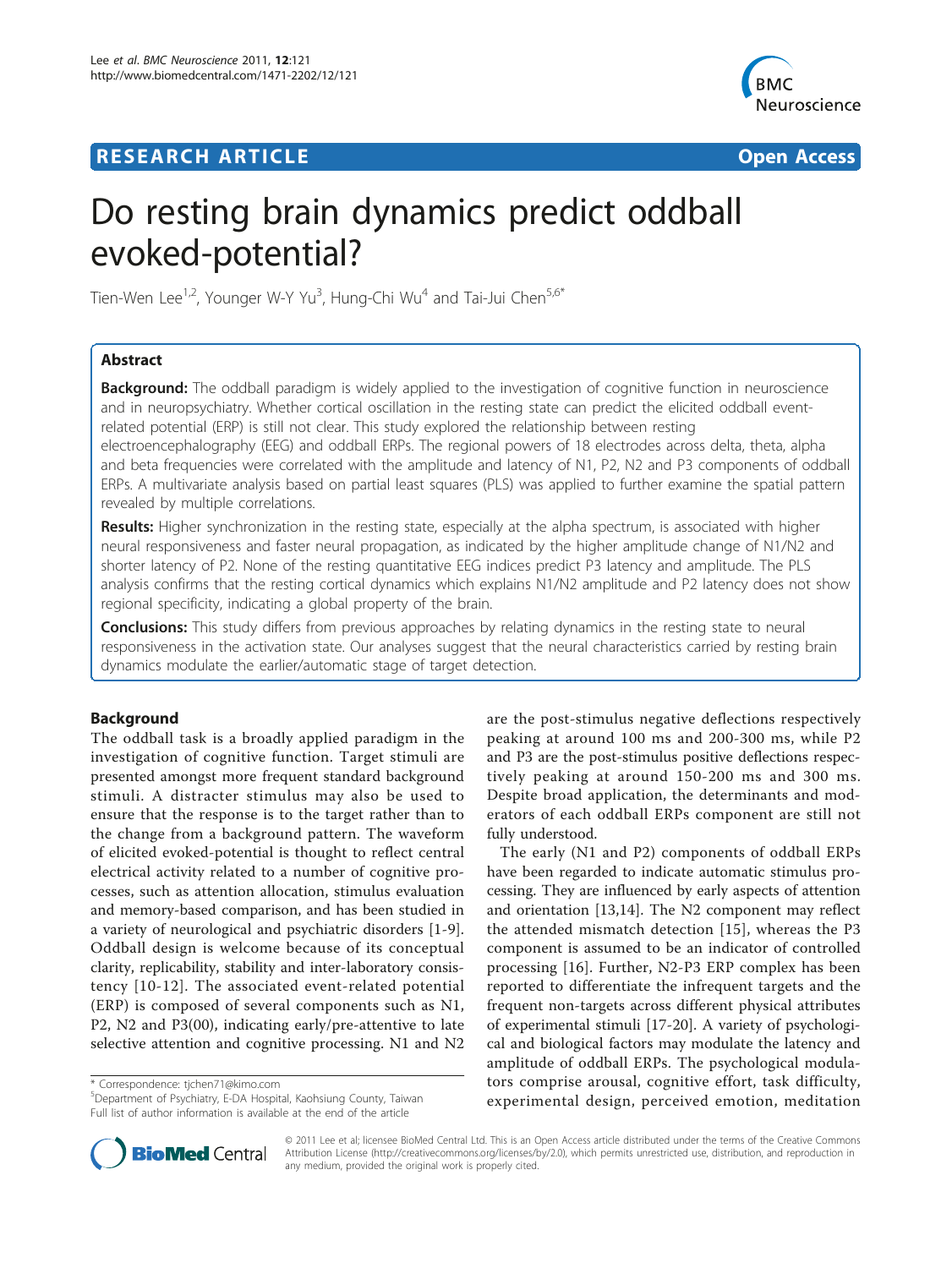practice and even personality [\[21](#page-7-0)-[25\]](#page-7-0). Many pharmacological agents, including ethanol, and genetic factors may also influence the profile of oddball ERPs [[23,26-32](#page-7-0)]. Each component of oddball ERPs may correspond to a distinct psychological sub-process and may possess dissociable paths to interactive psycho-biological variables.

Among the modulators of oddball ERPs, the perspective of neural-neural interaction has been less addressed in the previous literature. Nevertheless, neural-neural interaction is critical in the theoretical framework to explain the generation of ERP. For example, previous studies have proposed that phase-resetting and phase synchronization between different frequency bands play a substantial role in the construction of early ERP [[33,34\]](#page-7-0). Barry et al. found that the stimuli onset relative to the phase of brain dynamics may modulate the amplitude of oddball N1, P2 and P3 [[35\]](#page-7-0). Regarding neuralneural interaction, whether the quantitative EEG (qEEG) indices can predict the oddball ERPs manifest over the vertex is still not clear. QEEG, in contrast to clinical EEG, is digital EEG information quantified using various precise and objective ways by computerized analytic and statistical techniques. However, twin studies have demonstrated moderate to high heritability in P300 and resting EEG power spectrum, and significant genetic correlation between P300 and background EEG power [[36,37](#page-7-0)]. The observed common genetic influences on P300 amplitude and resting EEG support above conjecture that across-subject variance in resting neural dynamics may explain the variability of P300. Neural synchronization (e.g. regional power) in the resting state has been reported to correlate with performance on several neuro-psychological tasks, and even neuropsychiatric conditions [[38](#page-8-0)-[43\]](#page-8-0). Previous studies have proposed that the neuromatrix in the resting state may predict performance on attention tasks, as well as working memory tasks [[44](#page-8-0)-[46](#page-8-0)]. The agreement between structural (diffusion tensor imaging) and functional connectivity at a resting state has also been examined by crossmodal validation [[47-49\]](#page-8-0). Furthermore, an early report by Romani et al. showed that pre-stimulus slow-wave activity differentiated the N2 latency and P3 amplitude elicited by the oddball paradigm, which supported the potential linkage of neural dynamics between the resting state and the activation state of target detection [[50\]](#page-8-0). This study plans to investigate the relationship between cortical dynamics in resting state and the averaged oddball ERPs (as a surrogate of neural responsivity).

This study extends the previous understanding by incorporating resting brain dynamics into the study of auditory oddball ERPs. The resting neural informatics are actually irrelevant to the occurrence of oddball events, very different from previous approaches addressing brain dynamics at or after the occurrence of stimulus [[33](#page-7-0)-[35](#page-7-0)]. We are particularly interested in the qEEG indices of regional power at the fronto-parietal pathway associated with selective attention and working memory [[44-46,51](#page-8-0)]. To the best of our knowledge, whether brain oscillation in the resting state can predict the oddball ERPs profile has never been assessed before. Since both gender and age may influence P300 topography and neural interaction in the resting state, this preliminary study restricts research sample to young females. The restricted sample may eliminate the potential interaction of gender and the differential impact of age on cortico-electrical activities and oddball ERPs [\[4](#page-7-0)[,52](#page-8-0)-[57](#page-8-0)].

# Methods

# **Subjects**

A total of 233 right-handed healthy young females, aged 19-22, were enrolled. All the participants were evaluated by licensed psychiatrists following a semi-structured interview process. The neurological and physical examinations were performed by licensed medical doctors. Those who had a history of substance abuse, psychiatric disease, or major medical or neurological disorder were excluded. Only those who had been medication-free (including birth control pills) for at least two weeks were enlisted. 218 participants were included in the final analysis. This project was approved by the local ethics committee conforming with Helsinki declaration. Informed consent was obtained from all participants prior to the commencement of the investigation.

# EEG recordings and analyses

All participants received a 3-minute conventional, eyesclosed, awake, digital EEG after a 5-minute habituation to the experimental environment (Brain Atlas III computer, Biologic System Company, Chicago). Recordings were in accord with the international 10-20 system, with linked ear reference, a 128 Hz sampling rate and impedance below 3 k $\Omega$  [[58](#page-8-0)]. The artifact of vertical eyeball movement was detected from electrodes placed above and below the right eye, with the horizontal analog derived from electrodes placed at the left outer canthus. The common average reference method was adopted. We We defined four frequency bands as follows: delta 1 to 4 Hz, theta 4 to 8 Hz, alpha 8 to 12 Hz and beta 12 to 24 Hz. EEG segments with artifacts were deleted by an experienced EEG researcher.

An auditory oddball paradigm was used to elicit the oddball event-related potential (ERP). Fifty target tones (2,000 Hz, 80 dB SPL, probability 15.4%) and 275 nontarget tones (1,000 Hz, 80 dB SPL) were interspersed in random order and presented binaurally. The tone pips were delivered at a stimulation rate of 1.3 tones/sec, with a 50-ms duration for each (10 ms rise/fall times).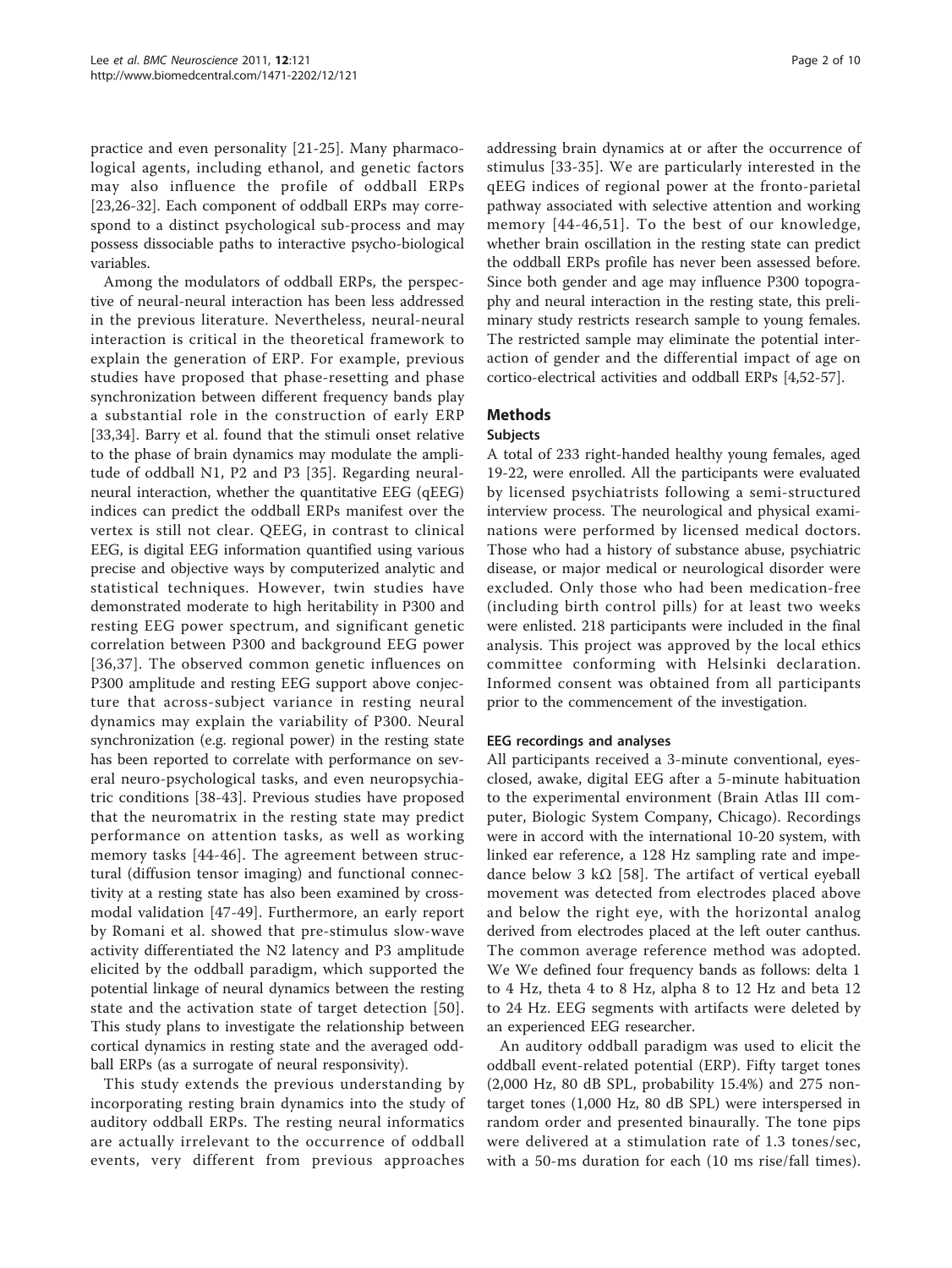Subjects were required to count target stimuli while ignoring the frequent low-pitched tones. The data was discarded if the reported target number deviated more than 5 from the correct answer. The inter-trial interval of the auditory stimuli was varied in a 1,100-1,500 ms range (1,300 ms in average) to avoid expectancy effect. Other oddball ERPs detail can be referred to elsewhere [[59\]](#page-8-0).

As to the resting EEG signals, Fast Fourier Transform (FFT) was applied to consecutively non-overlapped and artifact-free segments of 20 sec to derive the mean EEG power for each electrode at a specified frequency band [[60](#page-8-0)] (unit:  $\mu V^2$ ). Eighteen electrodes, including F7, F3, Fz, F4, F8, T3, C3, Cz, C4, T4, T5, P3, Pz, P4, T6, O1, Oz and O2, were included for further analysis with oddball ERPs.

#### Statistical analyses

This study aims at investigating whether the quantitative EEG indices in the resting state predict oddball ERPs parameters. For the oddball waveforms at Fz, Cz and Pz, the amplitude and latency of N1, P2, N2 and P3 were quantified. Our preliminary analyses revealed a highly correlated pattern across Fz-oddball, Cz-oddball and Pzoddball. We thus performed principal component analysis (PCA) to reduce the three oddball ERPs to a representative one, PCA-oddball. The amplitude and latency of N1, P2, N2 and P3 from the extracted PCA-oddball were then correlated (Pearson's correlation) with resting state spectral powers. For each test set in this study, the criterion for significance is thresholded at  $P < 0.05$ , twotailed. We assume independence of each frequency band and perform the Bonferroni correction based on  $P = 1$  - $(1 - 0.05)^{1/n}$ , where n equals the number of comparisons. The statistical threshold of the Bonferroni correction is  $0.0028$  (n = 18). Given that the electro-cortical activities are not completely independent, we report both  $P < 0.01$  and  $P < 0.0028$  in case the multiple comparison correction is too stringent.

For the correlation maps of resting dynamics and PCAoddball showing significance, we used a multivariate method of partial least squares (PLS) to examine the spatial pattern of resting neuro-dynamics that predicted PCA-oddball. The PLS method was developed by McIntosh et al. and has been successfully applied in various neuroimaging studies, including EEG [\[61](#page-8-0)-[63\]](#page-8-0). PLS is different from the voxel-wise approach in neuroimaging field that used to adopt multiple univariate statistical analyses. On the contrary, PLS is a multi-variate method to extract the distributed patterns of brain response that are related to task demands (categorical variables, Task PLS) or task performance (continuous variables, Behavioral PLS). In brief, PLS resorts to singular value decomposition (SVD) to compute the relation between 2 (or more) multivariate factors (e.g. from variance-covariance matrix) and yields a new set of covariance images that correspond to the strongest effects in the data. PLS is conceptually similar to canonical correlation analysis but optimizes covariance, not correlation. The outputs of PLS serve as the bases to weight the original multivariate factors to achieve optimization of the SVD factorization. The statistical assessment of PLS relies on non-parametric methods to provide the information of statistical strength and reliability of regional contribution by permutation test and bootstrap resampling, respectively. The variance-covariance matrix, in this study, is derived from oddball ERPs (218 subjects and 4 amplitudes or 4 latencies) and resting EEG (218 subjects and 18 electrodes). We utilized the Behavior PLS module, in contrast to Task PLS counterpart, to assess the saliencies of "behavior" (PCA-oddball) and "brain" (resting qEEG) [\[62](#page-8-0)]. The test of significance of PLS analysis is accomplished by permutation and bootstrapping for 2,500 and 500 times, respectively. The ratio of the salience to the bootstrap standard error is approximately equivalent to a z-score [[64\]](#page-8-0). The spatial patterns with the squared singular value less than 10 percent of the total squared sum of all singular values were disregarded.

#### Results

The grand mean waveform of oddball ERPs and resting EEG spectrum are illustrated in Figure 1 and [2,](#page-3-0) respectively. In Figure 1, the negative value of grand mean P2 is due to the relatively large variance in N2 and P2 latencies and hence, the individual P2 is masked by negative deflections in N1-P2 and P2-N2 segments. For the PCA-oddball, the percentage of the first eigenvalue relative to the summation of all eigenvalues ranges from 0.80 to 0.95 (mean 0.90). The detail of PCA-oddball and the N1, P2, N2, and P3 components of oddball ERPs are summarized in Table [1.](#page-3-0) The amplitude and latency of

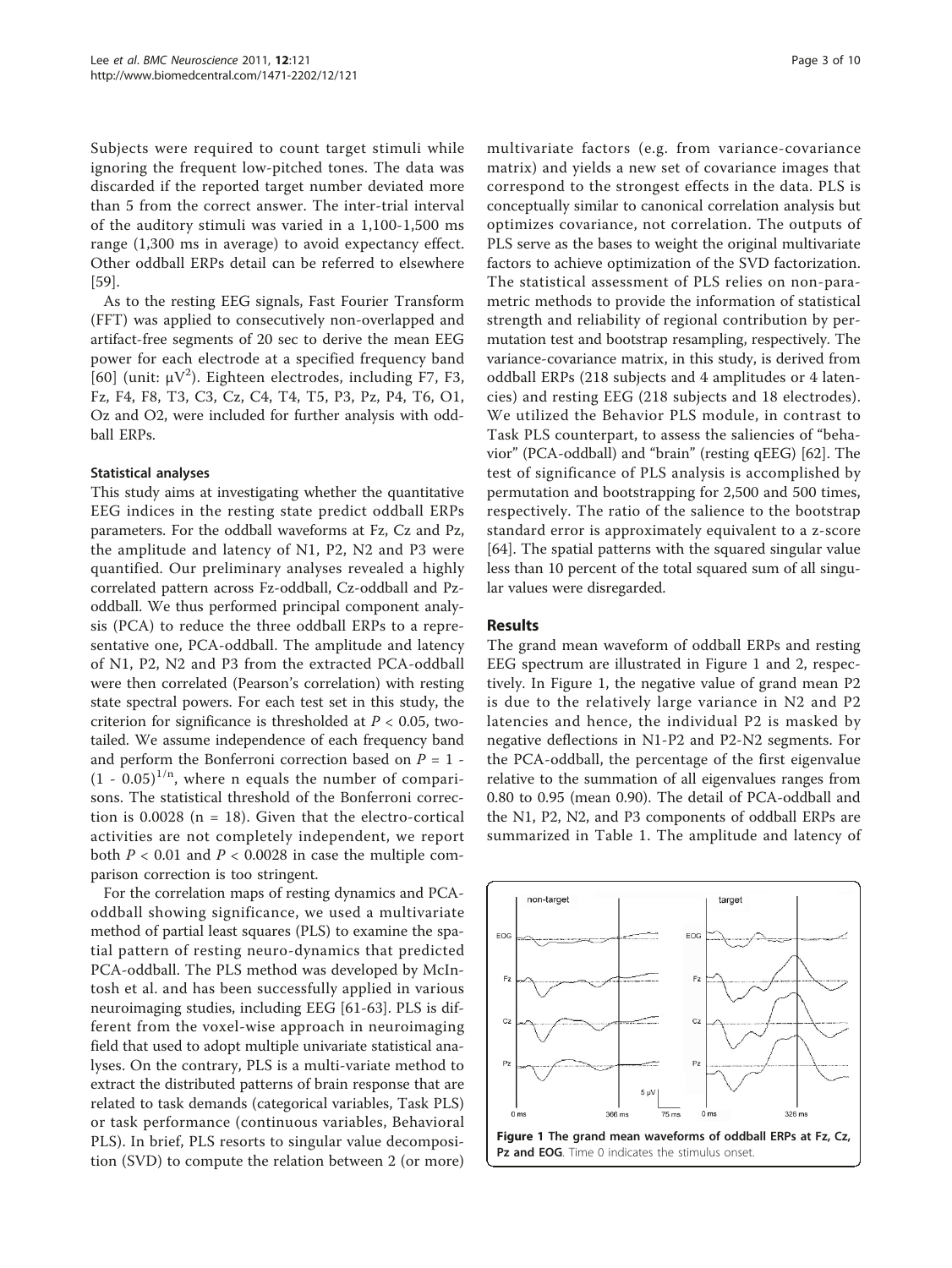<span id="page-3-0"></span>

Table 1 The event-related components of the oddball task

|    | <b>Frontal</b> | Central        | Parietal       | Var (1st Eig) |
|----|----------------|----------------|----------------|---------------|
| N1 | $-3.42(1.64)$  | $-3.86(1.71)$  | $-3.15(1.50)$  | 0.94          |
| P2 | 1.64 (1.37)    | 2.74 (1.70)    | 2.89 (1.64)    | 0.80          |
| N2 | $-3.67(2.38)$  | $-3.96$ (2.57) | $-2.90(2.09)$  | 0.95          |
| P3 | 6.77(3.12)     | 8.33 (3.83)    | 8.38 (3.67)    | 0.89          |
| N1 | 95.04 (13.96)  | 94.76 (13.32)  | 93.30 (14.57)  | 0.92          |
| P2 | 179.65 (35.59) | 178.61 (32.39) | 178.30 (31.73) | 0.89          |
| N2 | 211.77 (32.48) | 207.83 (32.34) | 207.72 (35.11) | 0.95          |
| P3 | 324.39 (29.46) | 320.59 (30.30) | 321.53 (30.57) | 0.87          |

Upper part: amplitude (μV), lower part: latency (ms), expressed as Mean (STD) Var (1st Eig): variance explained by first principal component

PCA-oddball are correlated with regional power derived from resting EEG. In the text henceforth, the prefix PCA- before oddball components will be discarded without loss of clarity. We notice aggregated patterns in which the regional power of the resting EEG is significantly correlated with N1 amplitude, N2 amplitude and P2 latency. For N1 latency, N2 latency, P2 amplitude and P3 latency/amplitude, the results are generally negative. The details are described below.

N1 and N2 amplitudes are negatively correlated with regional power at the alpha band. Since we preserve the signs of negative peaks, our finding implies that the stronger the regional power at alpha in resting state, the greater the magnitude of the negative peaks at N1 and N2. The electrodes with significant correlations cover widespread brain regions, including frontal, temporal and parietal areas. The results of N1 and N2 amplitudes with regional power are summarized in Table [2.](#page-4-0)

The latency of P2 is negatively correlated with the regional power at resting alpha band. This finding implies that stronger regional power at resting alpha would shorten the P2 latency. As in the analyses of N1/N2 amplitudes, most of the electrodes reveal significant correlations, indicating that the relationship is substantiated by a "global" neural characteristic, instead of regional specificity. The statistical threshold of the Bonferroni correction is the same as before, 0.0028. The results of the correlation of regional powers and P2 latency are displayed in Table [2.](#page-4-0) As to the details of the N1, P2, N2, P3 results not present in this report, interested readers may refer to the supplementary material (Tables S1 to S2, at [http://www.](http://www.websdj.idv.tw/kiki/rEEG_P300.pdf) [websdj.idv.tw/kiki/rEEG\\_P300.pdf\)](http://www.websdj.idv.tw/kiki/rEEG_P300.pdf). The supplementary material also contains the results of multiple regression analysis with oddball ERPs and oscillatory powers as dependent and explanatory variables, respectively (Table S3).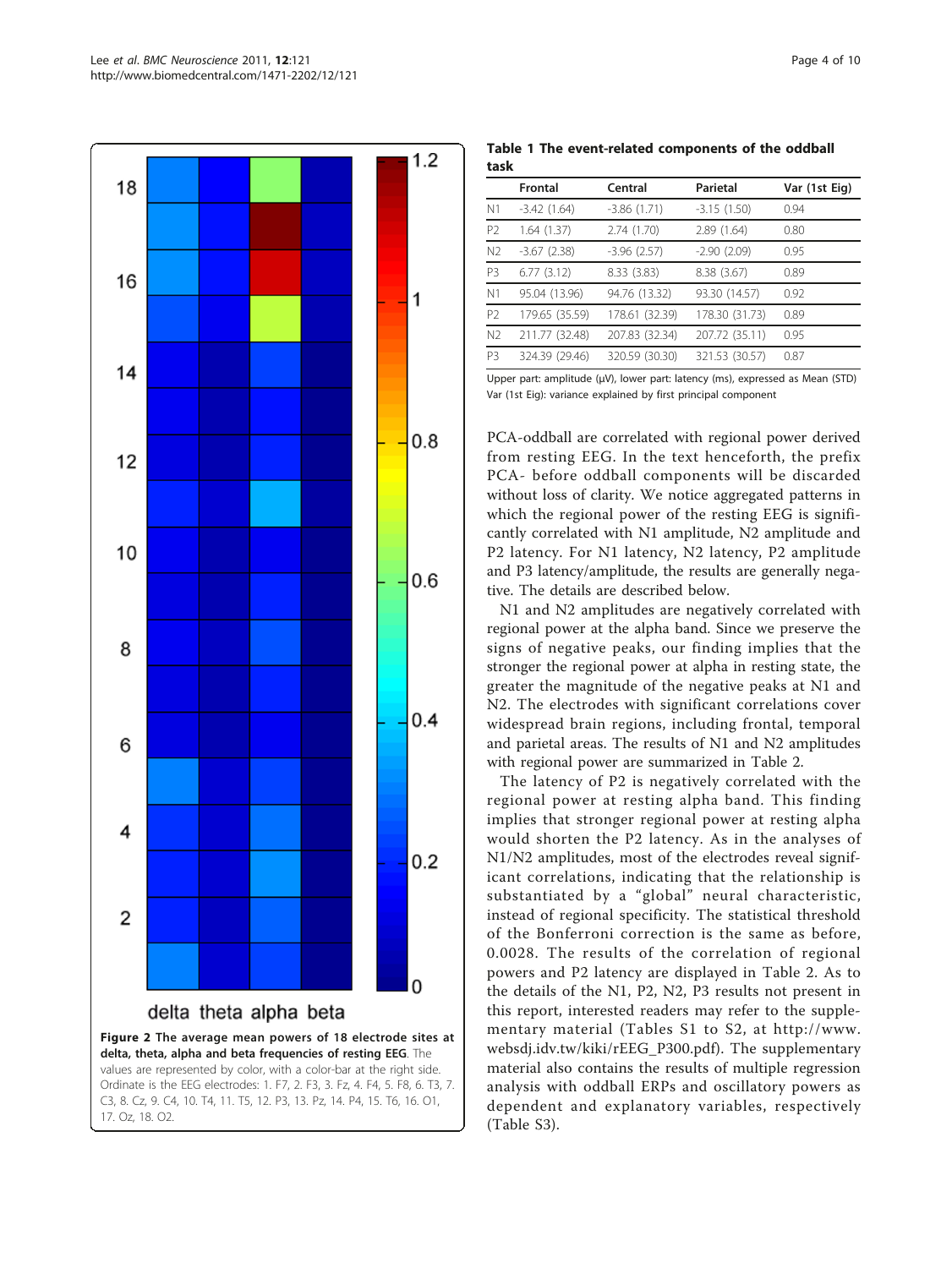|                |          |          | N1 Amplitude |          |          |          | N2 Amplitude |          |          |          | P2 Latency |          |
|----------------|----------|----------|--------------|----------|----------|----------|--------------|----------|----------|----------|------------|----------|
|                | delta    | theta    | alpha        | beta     | delta    | theta    | alpha        | beta     | delta    | theta    | alpha      | beta     |
| F7             | $-0.049$ | $-0.124$ | $-0.203*$    | $-0.122$ | $-0.127$ | $-0.121$ | $-0.180$     | $-0.116$ | $-0.110$ | $-0.124$ | $-0.184$   | $-0.099$ |
| F <sub>3</sub> | $-0.104$ | $-0.186$ | $-0.176$     | $-0.132$ | $-0.110$ | $-0.109$ | $-0.162$     | $-0.127$ | $-0.139$ | $-0.173$ | $-0.183$   | $-0.112$ |
| Fz             | $-0.100$ | $-0.177$ | $-0.170$     | $-0.123$ | $-0.142$ | $-0.137$ | $-0.166$     | $-0.108$ | $-0.156$ | $-0.150$ | $-0.173$   | $-0.084$ |
| F4             | $-0.088$ | $-0.173$ | $-0.183$     | $-0.155$ | $-0.083$ | $-0.100$ | $-0.176$     | $-0.115$ | $-0.109$ | $-0.159$ | $-0.181$   | $-0.107$ |
| F <sub>8</sub> | $-0.092$ | $-0.156$ | $-0.197$     | $-0.147$ | $-0.088$ | $-0.097$ | $-0.176$     | $-0.130$ | $-0.057$ | $-0.133$ | $-0.174$   | $-0.116$ |
| T3             | $-0.051$ | $-0.162$ | $-0.206*$    | $-0.111$ | $-0.088$ | $-0.127$ | $-0.161$     | $-0.170$ | $-0.121$ | $-0.149$ | $-0.205*$  | $-0.074$ |
| C <sub>3</sub> | $-0.086$ | $-0.155$ | $-0.165$     | $-0.134$ | $-0.106$ | $-0.093$ | $-0.139$     | $-0.143$ | $-0.164$ | $-0.173$ | $-0.212*$  | $-0.124$ |
| Cz             | $-0.077$ | $-0.128$ | $-0.135$     | $-0.126$ | $-0.150$ | $-0.151$ | $-0.177$     | $-0.131$ | $-0.187$ | $-0.179$ | $-0.193$   | $-0.111$ |
| C4             | 0.007    | $-0.081$ | $-0.155$     | $-0.145$ | $-0.048$ | $-0.089$ | $-0.181$     | $-0.157$ | $-0.124$ | $-0.164$ | $-0.220*$  | $-0.143$ |
| Τ4             | $-0.050$ | $-0.146$ | $-0.195$     | $-0.116$ | $-0.022$ | $-0.075$ | $-0.207*$    | $-0.146$ | $-0.060$ | $-0.121$ | $-0.214*$  | $-0.038$ |
| T5.            | $-0.088$ | $-0.139$ | $-0.129$     | $-0.144$ | $-0.077$ | $-0.111$ | $-0.156$     | $-0.122$ | $-0.150$ | $-0.160$ | $-0.186$   | $-0.122$ |
| P <sub>3</sub> | $-0.089$ | $-0.136$ | $-0.213*$    | $-0.172$ | $-0.008$ | $-0.066$ | $-0.146$     | $-0.158$ | $-0.142$ | $-0.140$ | $-0.213*$  | $-0.150$ |
| Pz             | $-0.116$ | $-0.137$ | $-0.167$     | $-0.135$ | $-0.089$ | $-0.093$ | $-0.197$     | $-0.168$ | $-0.173$ | $-0.146$ | $-0.254*$  | $-0.173$ |
| <b>P4</b>      | $-0.056$ | $-0.133$ | $-0.178$     | $-0.157$ | $-0.028$ | $-0.076$ | $-0.195$     | $-0.152$ | $-0.152$ | $-0.171$ | $-0.197$   | $-0.121$ |
| T6             | $-0.084$ | $-0.161$ | $-0.103$     | $-0.105$ | $-0.133$ | $-0.137$ | $-0.191$     | $-0.128$ | $-0.164$ | $-0.142$ | $-0.150$   | $-0.094$ |
| O <sub>1</sub> | $-0.108$ | $-0.157$ | $-0.141$     | $-0.140$ | $-0.099$ | $-0.058$ | $-0.117$     | $-0.112$ | $-0.189$ | $-0.167$ | $-0.197$   | $-0.131$ |
| Oz             | $-0.075$ | $-0.199$ | $-0.164$     | $-0.140$ | $-0.141$ | $-0.147$ | $-0.161$     | $-0.126$ | $-0.169$ | $-0.158$ | $-0.160$   | $-0.091$ |
| O <sub>2</sub> | 0.012    | $-0.029$ | $-0.151$     | $-0.035$ | 0.009    | $-0.019$ | $-0.149$     | $-0.092$ | $-0.113$ | $-0.149$ | $-0.198$   | $-0.117$ |

<span id="page-4-0"></span>Table 2 Correlation coefficients of oddball ERP and resting regional power across 18 channels at 4 frequency bands

 $P < 0.01$  are printed in bold

 $*P < 0.0028$ 

Since the correlation maps at alpha frequency reveal a distributed, in opposition to focal, relation with N1/N2 amplitudes and P2 latency, associated spatial patterns are investigated using PLS. The PLS analyses comprise 2 categories of calculation, namely resting alpha-oddball amplitude and resting alpha-oddball latency. We notice that for each of the 2 PLS computations, only 1 prominent singular value satisfies the 10 percent criterion, with respective contribution 95.0 percent and 91.7 percent for oddball amplitude and latency. The permutation tests show that the respective probabilities to have singular values greater than the largest singular value are 0 and 0.0016. Concordant with the correlation maps, the saliencies associated with N1/N2 amplitudes as well as P2 latency are equipped with robust statistics, summarized in Table 3. It is interesting that for the two spatial patterns (from amplitudes and latencies of oddball ERPs) no regional specificity is noticed for all the

Table 3 The analyses of partial least squares on oddball ERP for resting EEG powers at alpha band

| P3 N1 P2 | N2 | P3                                                                                                                                                    |
|----------|----|-------------------------------------------------------------------------------------------------------------------------------------------------------|
|          |    |                                                                                                                                                       |
|          |    |                                                                                                                                                       |
|          |    |                                                                                                                                                       |
|          |    | Saliency 0.665 -0.189 0.667 -0.276 0.325 0.902 0.271 -0.087<br>P value <b>0.001</b> 0.820 <b>0.001</b> 0.931 0.039 <b>10<sup>-5</sup></b> 0.061 0.720 |

 $P < 0.01$  are printed in bold

electrodes at alpha frequency, summarized in Table [4](#page-5-0). The contents of Table 3 and [4](#page-5-0) in fact can be viewed as the weighting factors for oddball ERPs and electrodes that contribute to the optimized variance-covariance structures after SVD, correspondent to the largest singular values for the relationship of oddball amplitude resting alpha and oddball latency - resting alpha. Together, the alpha oscillations that modulate N1/N2 amplitude and P2 latency reflect general characteristics of the brain, not confined to fronto-parietal network.

#### **Discussion**

The oddball paradigm is a cognitive surrogate in probing the capability of target detection, which demands attention allocation, stimulus evaluation and comparison, and has been widely applied in a variety of neuropsychiatric conditions. This study examines the hypothesis of whether the brain oscillation in the resting state, i.e. irrelevant to the active experiment, could predict the elicited oddball ERPs. Our design is different from that of event-related synchronization/desynchronization, which follows a triggering stimulus. Our analyses show that alpha power in the resting state is negatively correlated with the negativity of N1/N2 and the latency of P2. Without exception, the correlating trend (positive or negative) is consistent for all the significant qEEG indices in terms of each oddball ERPs component. The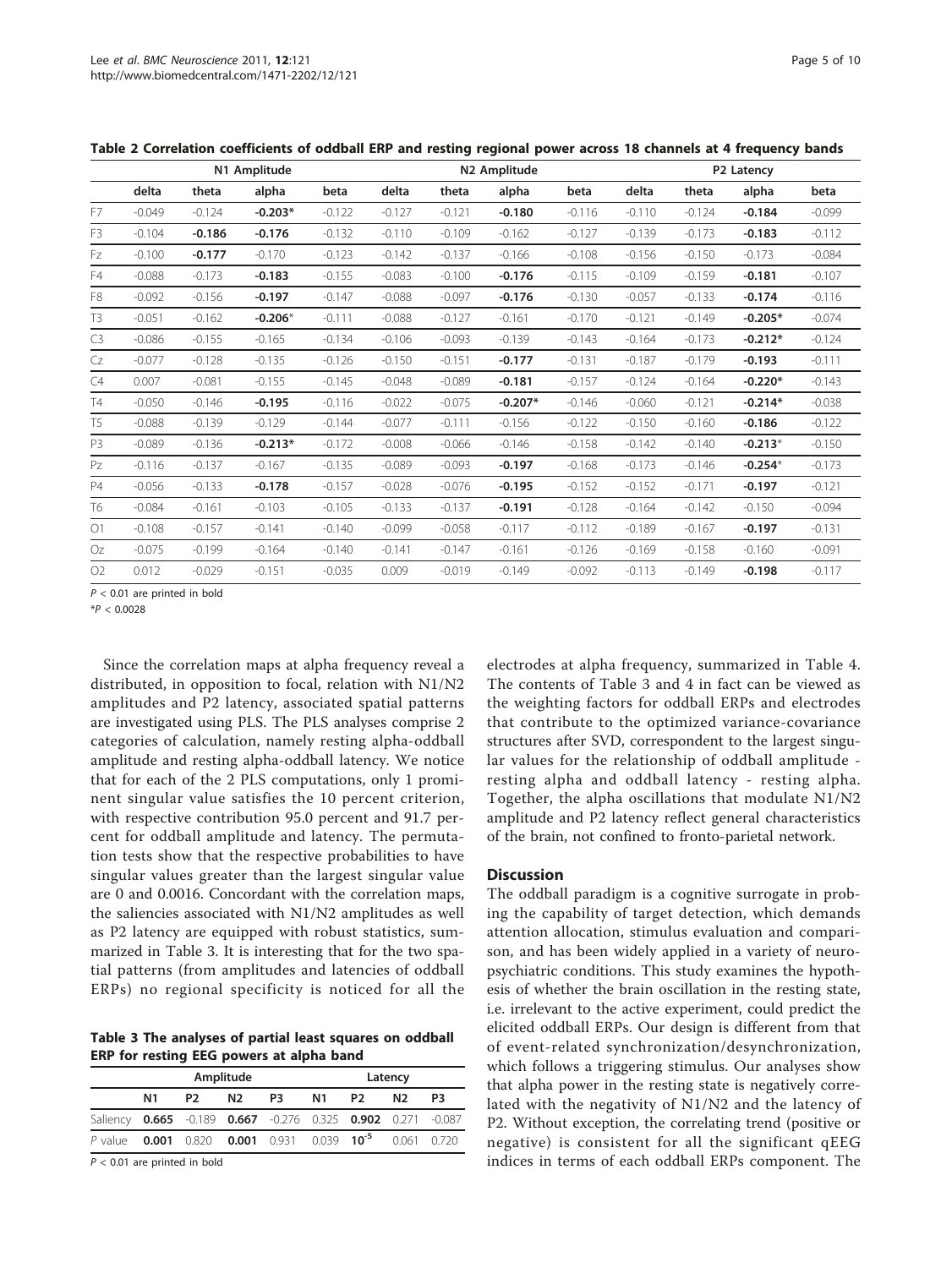<span id="page-5-0"></span>Table 4 The analytic results of partial least squares regarding the saliencies of electrodes at alpha frequency band for amplitudes and latencies of oddball ERP

|                | Amplitude | P value | Latency  | P value     |
|----------------|-----------|---------|----------|-------------|
| F7             | $-3.494$  | 0.0002  | $-3.354$ | 0.0004      |
| F3             | $-3.276$  | 0.0005  | $-3.507$ | 0.0002      |
| Fz             | $-3.278$  | 0.0005  | $-3.317$ | 0.0005      |
| F4             | $-3.184$  | 0.0007  | $-3.483$ | 0.0002      |
| F8             | $-3.309$  | 0.0005  | $-3.352$ | 0.0004      |
| T <sub>3</sub> | $-3.565$  | 0.0002  | $-3.697$ | 0.0001      |
| C3             | $-3.047$  | 0.0012  | $-3.881$ | 0.0001      |
| Cz             | $-3.195$  | 0.0007  | $-3.925$ | $< 10^{-4}$ |
| C4             | $-3.607$  | 0.0002  | $-4.391$ | $< 10^{-4}$ |
| <b>T4</b>      | $-3.705$  | 0.0001  | $-4.249$ | $< 10^{-4}$ |
| T <sub>5</sub> | $-3.305$  | 0.0005  | $-4.671$ | $< 10^{-4}$ |
| P <sub>3</sub> | $-3.857$  | 0.0001  | $-3.942$ | $< 10^{-4}$ |
| Pz             | $-3.707$  | 0.0001  | $-4.504$ | $< 10^{-4}$ |
| <b>P4</b>      | $-3.804$  | 0.0001  | $-3.927$ | $< 10^{-4}$ |
| T6             | $-2.893$  | 0.0019  | $-2.129$ | 0.0166      |
| O1             | $-1.646$  | 0.0499  | $-3.334$ | 0.0004      |
| Oz             | $-3.131$  | 0.0009  | $-2.708$ | 0.0034      |
| O2             | $-2.353$  | 0.0093  | $-3.940$ | $< 10^{-4}$ |

demonstrated aggregated correlation patterns indicate that the interaction between the resting versus activation conditions possesses spectral specificity. The finding of resting alpha oscillation and N1/N2/P2 is concordant with previous literature addressing the contribution of alpha dynamics to the generation of ERPs [\[33,34\]](#page-7-0). We do not notice any significant correlation between resting qEEG and P3 latency/amplitude, though. Contradictory to our prediction, our multivariate analysis of PLS reveals no topographical preference, such as fronto-parietal network, for the neural-neural interactions. Instead, it seems a global property of the brain reflected in resting neurodynamics that predicts the earlier component of P300.

N1 and P2 have been associated with lower-level perceptual processing and mental speed, while N2 is relevant to short-term memory and influenced by stimulus novelty [[65,66\]](#page-8-0). Our analyses show that the stronger the alpha power in the resting and relaxed state, the greater the magnitude of the negative peaks at N1 and N2 of oddball ERPs. Although alpha power has been associated with an arousal level that may influence N1/N2 [\[21](#page-7-0)[,67](#page-8-0)], arousal may not be an appropriate interpretation in this study since the oddball ERPs were acquired in a widely awake status and was independent of the eye-closed resting condition. An alternative and more straightforward account is that the value of alpha power during eyes-closed relaxation represents the degree of automatic neural orchestration/synchronization. It may be

the property of innate synchronization, not necessarily via arousal, that modulates the amplitude of N1 and N2 in target detection. However, the possibility that the participants were at similar arousal level in both experimental conditions (i.e. resting and oddball) cannot be completely excluded.

Stronger regional power at alpha is observed to shorten the P2 latency. As with the widely distributed alpha oscillations in predicting N1/N2 amplitudes, the significant correlations spread over most of the electrodes, again indicating that the relation of resting and activation conditions is substantiated by a "global" neural characteristic. This observation is further endorsed by the PLS computation. The oddball P2 was reported to be correlated with response time [[66,68,69\]](#page-8-0), concordant with our observation at the latency dimension of P2. Although P2 was associated with mental speed, the scalp topography for P2 was similar in overt and covert responding conditions [[70](#page-8-0)]. In addition, P2 was sensitive to task difficulty [[25,](#page-7-0)[68](#page-8-0)]. The psychological function of P2 may be pertinent to stimulus evaluation in the earlier processing stage rather than to the response production.

Even though all oddball ERPs components are relevant to the processing of the target, the components P2 and N2 have been regarded as different from P3. It was reported that the P2/N2 stage reflected automatic processing, whereas the P3 stage was capacity-limited, as suggested by the design manipulating task difficulty [[71](#page-8-0)]. Coupled with our negative findings of P3, our results indicate that the neural characteristics carried by resting brain dynamics play a certain role in the earlier/ automatic stage of target detection, with the stronger synchronization in resting relaxation, the higher or faster evoked potentials in the automatic processing stage. Our discovery is conceptually analogous to other reports showing that the neural property in the resting state has a fair predictability about various behavioral phenotypes, such as the performance on several neuro-psychological tasks, as well as the manifestation of neuropsychiatric diseases [[38](#page-8-0)-[46\]](#page-8-0). Recent studies have further suggested a correspondence between structural and functional connectivity at a resting state [[47-49\]](#page-8-0). Together, the bridge between the resting alpha oscillation and the earlier components of oddball ERPs could be mediated by the hardwire organization of neural architecture.

Our finding at alpha frequency is intriguing since alpha oscillation has been related to a wide variety of cognitive processes. For example, alpha frequency was significantly correlated with the speed of information processing [[72\]](#page-8-0) and alpha power change has been observed in long-term memory, semantic processing and attention deployment [\[73](#page-8-0)-[75\]](#page-8-0). Regional and long-range connectivity change at alpha frequency has also been noticed in executive functioning [\[76\]](#page-8-0). Synchronization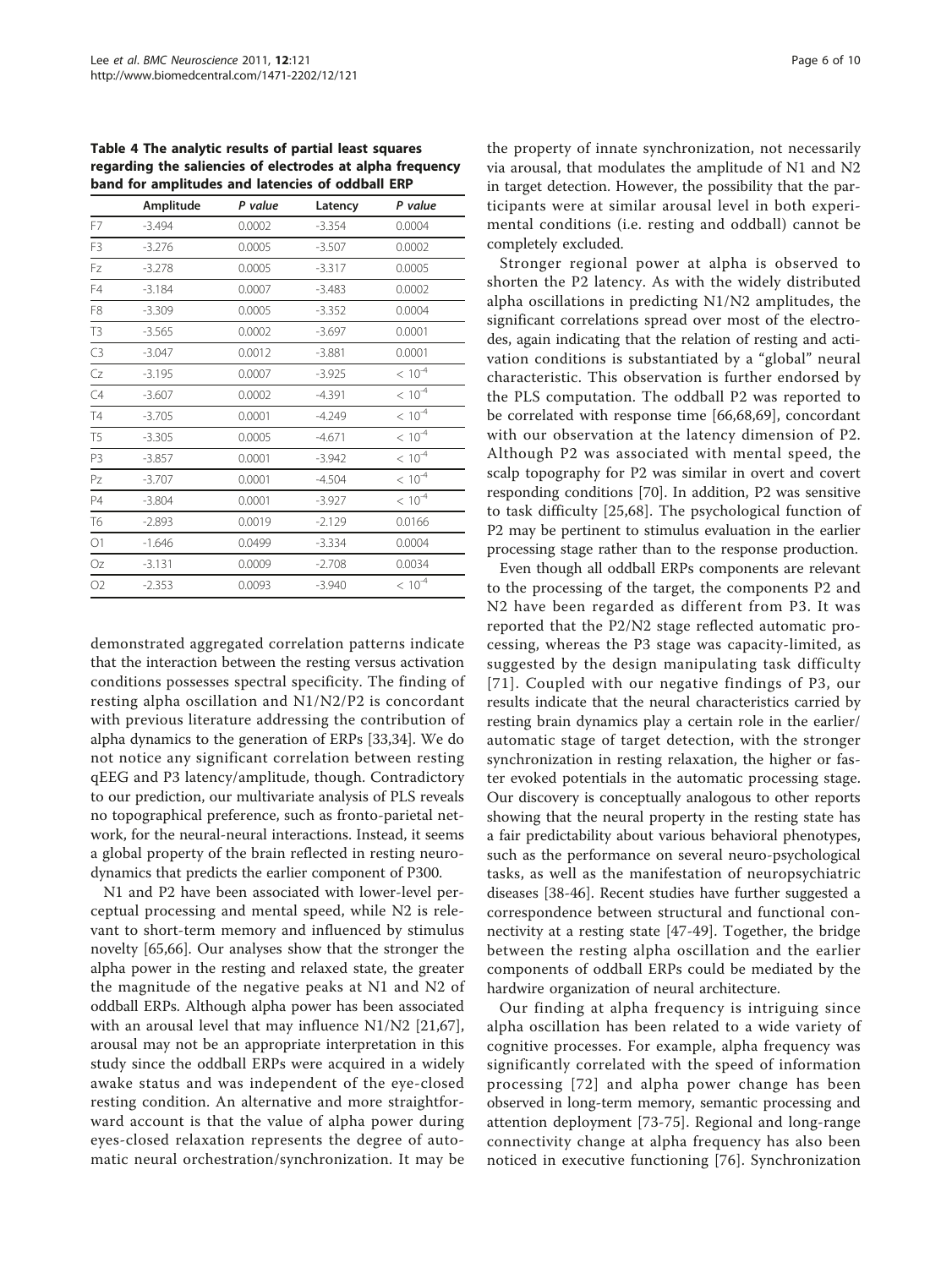of EEG alpha used to be regarded as an index of "idling" state since alpha power has been reported to be negatively correlated with brain activity, as reflected by metabolic and hemodynamic indices via positron emission tomography and functional magnetic resonance imaging, respectively [[77](#page-8-0)-[79](#page-8-0)]. However, recent reports observed increased alpha in creative thinking and/or in a state with higher internal processing demands [[80](#page-8-0),[81](#page-8-0)]. Klimesch et al. proposed a theory of inhibition-timing that alpha synchronization is "functional" and reflects active, top-down, inhibitory control processes [\[82](#page-8-0)]. The spreading of cortical activation (such as the dynamics of topography of ERP) may be controlled by timely decreased inhibition, indicated by de-synchronization of alpha power, at the regions associated with particular mental processing. In other words, the titrated reduction of alpha control may shape the ERP complex. Our findings endorse and extend Klimesch et al.'s hypothesis in that the degree of innate (resting) alpha synchronization/desynchronization may also influence cortico-electrical activity in activation state (such as oddball ERPs).

It has been suggested that ERP may be explained by superimposed oscillatory components, notably delta and theta components in oddball ERPs [[83-85](#page-8-0)]. The proposition and observation have led to the theory of "oscillatory neural assemblies" to account for ERP generation [[86](#page-9-0)]. Nevertheless, concordant with this study, pre-stimulus alpha activity has been noticed to modulate auditory oddball ERPs and visual ERPs [[87](#page-9-0),[88](#page-9-0)]. Together with our findings and the inhibition-timing theory of alpha proposed by Klimesch et al. [[82\]](#page-8-0), there seem to be a crossspectral interaction between the resting or pre-stimulus alpha and delta/theta components of the elicited ERP. Furthermore, the pre-stimulus spectral activity may serve as a mediator between the EEG activities in resting condition and in activation condition. It is thus worthwhile for future studies to design a unified method framework and brain model to delineate the relationship of corticoelectrical characteristics between different mental states and across different spectrum. Although our results highlight a global pattern at alpha rhythm, Bonferroni correction of multiple comparisons may be too stringent to mask regional contribution. Alternative statistical strategy such as False Discovery Rate can be considered in future studies to clarify the roles of specific brain regions in the generation of oddball ERPs.

It is noteworthy that our findings do not provide an exclusive account for the oddball ERPs. In fact, there are plenty of psychological and biological factors that modulate the oddball ERPs profiles. For example, it was suggested that N1 amplitude was accentuated in response to enhanced cortical arousal and increased top-down cognitive effort [[21-23\]](#page-7-0), and earlier component N1/P2 was affected by bi-aural competition [[24\]](#page-7-0). Evidence suggested that N1 and P2 were different, with increased task difficulty imposing no effect on N1, but decreasing the amplitude of P2 [[25\]](#page-7-0). N2/P3, the later component of oddball ERPs, was affected by several contextual factors in addition to attention engagement, such as perceived emotion, affective arousal, background music and even personality [\[17,](#page-7-0)[89](#page-9-0)-[91](#page-9-0)]. Both early and late oddball ERPs were influenced by practicing meditation [\[89](#page-9-0)]. The pharmacological perturbation of oddball ERPs is complicated. It was reported that captopril increased the N1-P2 component, vasopressin enhanced N2, and caffeine increased the amplitude of P3 [[26-28](#page-7-0)], while ethanol affected both early and late ERP components of oddball ERPs [[29,30](#page-7-0)]. Oddball ERPs was also differentiated by genetic factors, such as polymorphisms of serotonin transporter, nicotine receptor and apolipoprotein [\[23](#page-7-0),[31,32](#page-7-0)]. Whether the psychological, contextual, pharmacological and genetic modulators of oddball ERPs are mediated by the change in alpha oscillation is an important issue demanding further research to clarify.

Several studies have demonstrated that the baseline features immediately preceding stimulus onset can predict subsequent neural response or neuropsychological performance [\[92](#page-9-0)-[94\]](#page-9-0). It should not be confused that the resting "baseline" in our design is not immediately preceding to the experimental event and has nothing to do with the trial-by-trial variation. Unlike the studies exploring N1/N2/P2 dipole sources of oddball ERPs, our positive findings are not restricted to fronto-parietal network or superior temporal plane [\[95](#page-9-0)-[99](#page-9-0)]. Nevertheless, this study delineates a cortico-electrical linkage between brain informatics in resting and activation states. Our results complement the understanding of various modulators of oddball ERPs and imply that the resting alpha dynamics is one of the candidates that affect the earlier components (N1/P2/N2) [[17](#page-7-0),[23,26](#page-7-0)-[32](#page-7-0)[,89-91](#page-9-0)]. Whether the resting dynamics also explain the earlier stages of ERPs of other experimental conditions is an issue of interesting theoretical implication.

# Conclusion

There are plenty biological and psychological modulators of oddball ERPs. The neuromatrix in the resting state has been reported to carry abundant information as an endo-phenotype. This study relates the brain dynamics in resting state to those in activation state of target detection. Our analyses suggest that the neural characteristics carried by resting brain modulate the earlier/automatic stage of target detection. The modulatory effects show spectral specificity at alpha band but no topographical preference.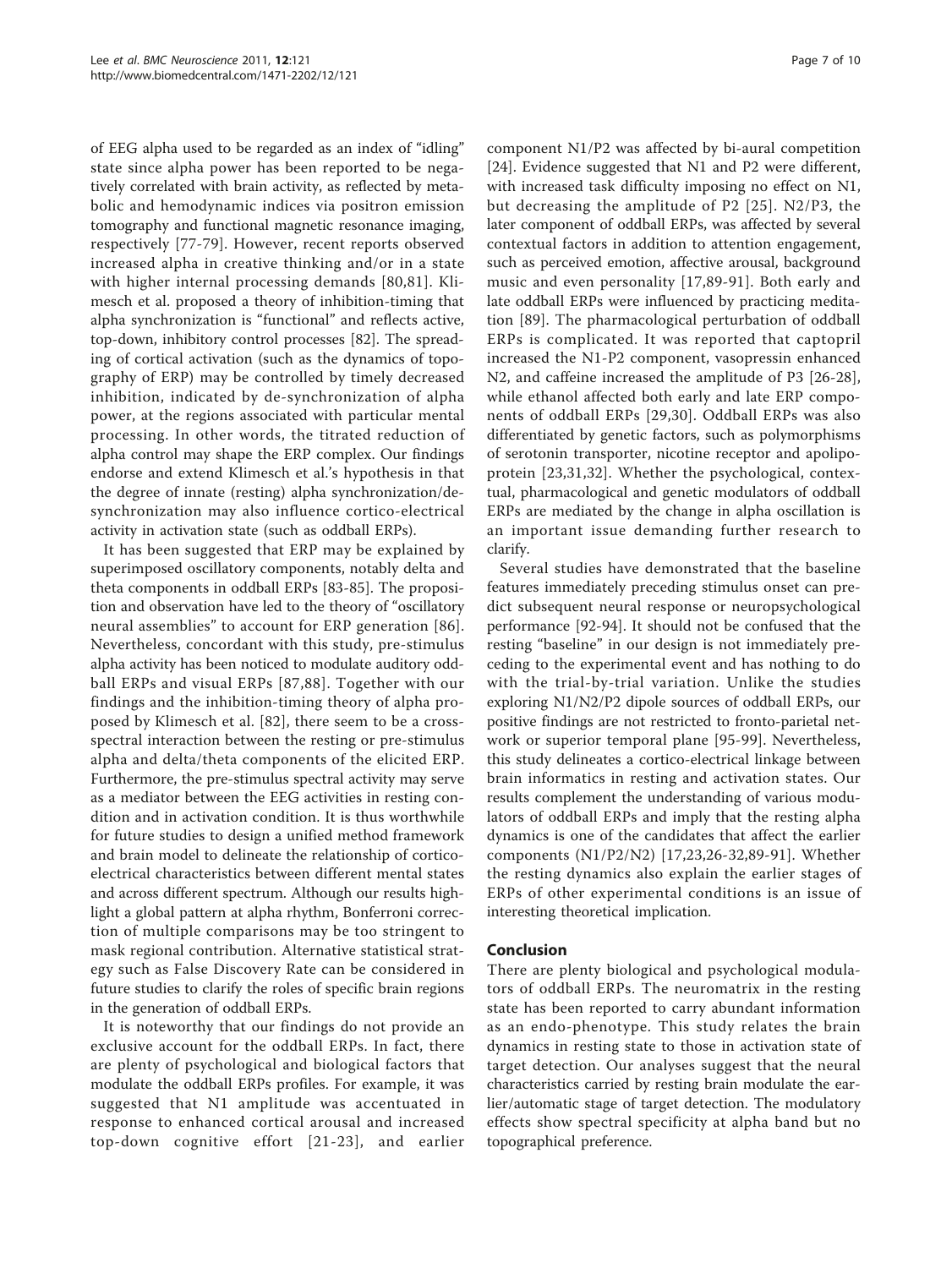#### <span id="page-7-0"></span>Acknowledgements

This work was supported by grant DOH94-NNB-1035 from the Department of Health, Taiwan, ROC and grant KS92-015 from the Kai-Suan Psychiatric Hospital-Kaohsiung. We are grateful to Mr. James Ascencio who helped prepare this manuscript.

#### Author details

<sup>1</sup> Laureate Institute for Brain Research, Tulsa, Oklahoma, USA. <sup>2</sup> College of Medicine, Chang Gung University, Taoyuan County, Taiwan. <sup>3</sup>Yu's Psychiatric Clinic, Kaohsiung, Taiwan. <sup>4</sup>Kai-Suan Psychiatric Hospital, Kaohsiung, Taiwan.<br><sup>5</sup>Dopartment of Psychiatry, E.D.A. Hospital, Kaohsiung, County, Taiwan. Department of Psychiatry, E-DA Hospital, Kaohsiung County, Taiwan. 6 Department of Occupational Therapy, I-Shou University, Kaohsiung County, Taiwan.

#### Authors' contributions

All the authors contributed to the conception and design of this project. Authors TJC and YWYY designed the study and refined the protocol. Author TWL managed the literature search and statistical analysis, and wrote the first draft of the manuscript. Authors TJC, YWYY and HCW executed the experiment protocol and undertook the EEG data collecting procedure, subject evaluation and quality control. All authors contributed to and have approved the final manuscript.

#### Competing interests

The authors declare that they have no competing interests.

Received: 27 July 2011 Accepted: 24 November 2011 Published: 24 November 2011

#### References

- Parsons OA, Sinha R, Williams HL: [Relationships between](http://www.ncbi.nlm.nih.gov/pubmed/2264605?dopt=Abstract) [neuropsychological test performance and event-related potentials in](http://www.ncbi.nlm.nih.gov/pubmed/2264605?dopt=Abstract) [alcoholic and nonalcoholic samples.](http://www.ncbi.nlm.nih.gov/pubmed/2264605?dopt=Abstract) Alcohol Clin Exp Res 1990, 14:746-755.
- 2. Attias J, Bleich A, Furman V, Zinger Y: [Event-related potentials in post](http://www.ncbi.nlm.nih.gov/pubmed/8874838?dopt=Abstract)[traumatic stress disorder of combat origin.](http://www.ncbi.nlm.nih.gov/pubmed/8874838?dopt=Abstract) Biol Psychiatry 1996, 40:373-381.
- 3. Begleiter H, Porjesz B, Rawlings R, Eckardt M: [Auditory recovery function](http://www.ncbi.nlm.nih.gov/pubmed/3620101?dopt=Abstract) [and P3 in boys at high risk for alcoholism.](http://www.ncbi.nlm.nih.gov/pubmed/3620101?dopt=Abstract) Alcohol 1987, 4:315-321.
- 4. Yu YW, Chen TJ, Chen MC, Tsai SJ, Lee TW: [Effect of age and global](http://www.ncbi.nlm.nih.gov/pubmed/15627813?dopt=Abstract) [function score on schizophrenic p300 characteristics.](http://www.ncbi.nlm.nih.gov/pubmed/15627813?dopt=Abstract) Neuropsychobiology 2005, 51:45-52.
- Barry RJ, Clarke AR, McCarthy R, Selikowitz M, Brown CR, Heaven PC: [Event](http://www.ncbi.nlm.nih.gov/pubmed/19022305?dopt=Abstract)[related potentials in adults with Attention-Deficit/Hyperactivity Disorder:](http://www.ncbi.nlm.nih.gov/pubmed/19022305?dopt=Abstract) [an investigation using an inter-modal auditory/visual oddball task.](http://www.ncbi.nlm.nih.gov/pubmed/19022305?dopt=Abstract) Int J Psychophysiol 2009, 71:124-131.
- 6. Bruder GE, Kroppmann CJ, Kayser J, Stewart JW, McGrath PJ, Tenke CE: [Reduced brain responses to novel sounds in depression: P3 findings in](http://www.ncbi.nlm.nih.gov/pubmed/19900720?dopt=Abstract) [a novelty oddball task.](http://www.ncbi.nlm.nih.gov/pubmed/19900720?dopt=Abstract) Psychiatry Res 2009, 170:218-223.
- Filipovic SR, Drulovic J, Stojsavljevic N, Levic Z: [The effects of high-dose](http://www.ncbi.nlm.nih.gov/pubmed/9415535?dopt=Abstract) [intravenous methylprednisolone on event-related potentials in patients](http://www.ncbi.nlm.nih.gov/pubmed/9415535?dopt=Abstract) [with multiple sclerosis.](http://www.ncbi.nlm.nih.gov/pubmed/9415535?dopt=Abstract) J Neurol Sci 1997, 152:147-153.
- 8. Gilmore CS, Clementz BA, Buckley PF: [Stimulus sequence affects](http://www.ncbi.nlm.nih.gov/pubmed/15993760?dopt=Abstract) [schizophrenia-normal differences in event processing during an auditory](http://www.ncbi.nlm.nih.gov/pubmed/15993760?dopt=Abstract) [oddball task.](http://www.ncbi.nlm.nih.gov/pubmed/15993760?dopt=Abstract) Brain Res Cogn Brain Res 2005, 24:215-227.
- Sachs G, Anderer P, Margreiter N, Semlitsch H, Saletu B, Katschnig H: [P300](http://www.ncbi.nlm.nih.gov/pubmed/15465294?dopt=Abstract) [event-related potentials and cognitive function in social phobia.](http://www.ncbi.nlm.nih.gov/pubmed/15465294?dopt=Abstract) Psychiatry Res 2004, 131:249-261.
- 10. Geisler MW, Polich J: [P300 is unaffected by glucose increase.](http://www.ncbi.nlm.nih.gov/pubmed/7948468?dopt=Abstract) Biol Psychol 1994, 37:235-245.
- 11. Alexander JE, Polich J, Bloom FE, Bauer LO, Kuperman S, Rohrbaugh J, Morzorati S, O'Connor SJ, Porjesz B, Begleiter H: [P300 from an auditory](http://www.ncbi.nlm.nih.gov/pubmed/7961052?dopt=Abstract) [oddball task: inter-laboratory consistency.](http://www.ncbi.nlm.nih.gov/pubmed/7961052?dopt=Abstract) Int J Psychophysiol 1994, 17:35-46.
- 12. Walhovd KB, Fjell AM: [One-year test-retest reliability of auditory ERPs in](http://www.ncbi.nlm.nih.gov/pubmed/12374644?dopt=Abstract) [young and old adults.](http://www.ncbi.nlm.nih.gov/pubmed/12374644?dopt=Abstract) Int J Psychophysiol 2002, 46:29-40.
- 13. Näätänen R: Event-related potentials and automatic information processing Hillsdale, New Jersey: Lawrence Erlbaum Associates; 1992.
- 14. Näätänen R, Picton T: [The N1 wave of the human electric and magnetic](http://www.ncbi.nlm.nih.gov/pubmed/3615753?dopt=Abstract) [response to sound: a review and an analysis of the component](http://www.ncbi.nlm.nih.gov/pubmed/3615753?dopt=Abstract) [structure.](http://www.ncbi.nlm.nih.gov/pubmed/3615753?dopt=Abstract) Psychophysiology 1987, 24:375-425.
- Page 8 of 10
- 15. Folstein JR, Van Petten C: [Influence of cognitive control and mismatch on](http://www.ncbi.nlm.nih.gov/pubmed/17850238?dopt=Abstract) [the N2 component of the ERP: a review.](http://www.ncbi.nlm.nih.gov/pubmed/17850238?dopt=Abstract) Psychophysiology 2008, 45:152-170.
- 16. Donchin E, Coles MGH: Is the P300 component a manifestation of context updating? Behav Brain Sci 1988, 11:357-374.
- 17. Caldwell GN, Riby LM: [The effects of music exposure and own genre](http://www.ncbi.nlm.nih.gov/pubmed/16931056?dopt=Abstract) [preference on conscious and unconscious cognitive processes: a pilot](http://www.ncbi.nlm.nih.gov/pubmed/16931056?dopt=Abstract) [ERP study.](http://www.ncbi.nlm.nih.gov/pubmed/16931056?dopt=Abstract) Conscious Cogn 2007, 16:992-996.
- 18. Campanella S, Gaspard C, Debatisse D, Bruyer R, Crommelinck M, Guerit JM: [Discrimination of emotional facial expressions in a visual oddball task:](http://www.ncbi.nlm.nih.gov/pubmed/12009560?dopt=Abstract) [an ERP study.](http://www.ncbi.nlm.nih.gov/pubmed/12009560?dopt=Abstract) Biol Psychol 2002, 59:171-186.
- 19. Harver A, Squires NK, Bloch-Salisbury E, Katkin ES: [Event-related potentials](http://www.ncbi.nlm.nih.gov/pubmed/7630976?dopt=Abstract) [to airway occlusion in young and old subjects.](http://www.ncbi.nlm.nih.gov/pubmed/7630976?dopt=Abstract) Psychophysiology 1995, 32:121-129.
- 20. Martin BA, Sigal A, Kurtzberg D, Stapells DR: [The effects of decreased](http://www.ncbi.nlm.nih.gov/pubmed/9069627?dopt=Abstract) [audibility produced by high-pass noise masking on cortical event](http://www.ncbi.nlm.nih.gov/pubmed/9069627?dopt=Abstract)[related potentials to speech sounds/ba/and/da.](http://www.ncbi.nlm.nih.gov/pubmed/9069627?dopt=Abstract) J Acoust Soc Am 1997, 101:1585-1599.
- 21. Brown CR, Clarke AR, Barry RJ, McCarthy R, Selikowitz M, Magee C: [Event](http://www.ncbi.nlm.nih.gov/pubmed/15936105?dopt=Abstract)[related potentials in attention-deficit/hyperactivity disorder of the](http://www.ncbi.nlm.nih.gov/pubmed/15936105?dopt=Abstract) [predominantly inattentive type: an investigation of EEG-defined](http://www.ncbi.nlm.nih.gov/pubmed/15936105?dopt=Abstract) [subtypes.](http://www.ncbi.nlm.nih.gov/pubmed/15936105?dopt=Abstract) Int J Psychophysiol 2005, 58:94-107.
- 22. Campbell KB, Colrain IM: [Event-related potential measures of the](http://www.ncbi.nlm.nih.gov/pubmed/12445948?dopt=Abstract) [inhibition of information processing: II. The sleep onset period.](http://www.ncbi.nlm.nih.gov/pubmed/12445948?dopt=Abstract) Int J Psychophysiol 2002, 46:197-214.
- 23. Enge S, Fleischhauer M, Lesch KP, Strobel A: On the role of serotonin and effort in voluntary attention: Evidence of genetic variation in N1 modulation. Behav Brain Res 2010.
- 24. Carpenter M, De Chicchis AR, Cranford JL, Hymel MR: [Electrophysiologic](http://www.ncbi.nlm.nih.gov/pubmed/11316051?dopt=Abstract) [correlates of attention versus stimulus competition in young male and](http://www.ncbi.nlm.nih.gov/pubmed/11316051?dopt=Abstract) [female listeners.](http://www.ncbi.nlm.nih.gov/pubmed/11316051?dopt=Abstract) J Am Acad Audiol 2001, 12:142-149.
- 25. Cranford JL, Rothermel AK, Walker L, Stuart A, Elangovan S: [Effects of](http://www.ncbi.nlm.nih.gov/pubmed/15341226?dopt=Abstract) [discrimination task difficulty on N1 and P2 components of late auditory](http://www.ncbi.nlm.nih.gov/pubmed/15341226?dopt=Abstract) [evoked potential.](http://www.ncbi.nlm.nih.gov/pubmed/15341226?dopt=Abstract) J Am Acad Audiol 2004, 15:456-461.
- 26. Dixit A, Vaney N, Tandon OP: [Evaluation of cognitive brain functions in](http://www.ncbi.nlm.nih.gov/pubmed/17051738?dopt=Abstract) [caffeine users: a P3 evoked potential study.](http://www.ncbi.nlm.nih.gov/pubmed/17051738?dopt=Abstract) Indian J Physiol Pharmacol 2006, 50:175-180.
- 27. Derad I, Pietrowsky R, Dodt C, Fehm HL, Born J: [Enhanced](http://www.ncbi.nlm.nih.gov/pubmed/8936398?dopt=Abstract) [psychophysiological signs of attention after angiotensin-converting](http://www.ncbi.nlm.nih.gov/pubmed/8936398?dopt=Abstract) [enzyme inhibition by captopril.](http://www.ncbi.nlm.nih.gov/pubmed/8936398?dopt=Abstract) Psychophysiology 1996, 33:295-301.
- 28. Dodt C, Pietrowsky R, Sewing A, Zabel A, Fehm HL, Born J: [Effects of](http://www.ncbi.nlm.nih.gov/pubmed/8014393?dopt=Abstract) [vasopressin on event-related potential indicators of cognitive stimulus](http://www.ncbi.nlm.nih.gov/pubmed/8014393?dopt=Abstract) [processing in young and old humans.](http://www.ncbi.nlm.nih.gov/pubmed/8014393?dopt=Abstract) J Gerontol 1994, 49:M183-188.
- 29. Campbell KB, Lowick BM: [Ethanol and event-related potentials: the](http://www.ncbi.nlm.nih.gov/pubmed/3620094?dopt=Abstract) [influence of distractor stimuli.](http://www.ncbi.nlm.nih.gov/pubmed/3620094?dopt=Abstract) Alcohol 1987, 4:257-263.
- 30. Colrain IM, Taylor J, McLean S, Buttery R, Wise G, Montgomery I: Dose dependent effects of alcohol on visual evoked potentials. Psychopharmacology (Berl) 1993, 112:383-388.
- 31. Espeseth T, Rootwelt H, Reinvang I: [Apolipoprotein E modulates auditory](http://www.ncbi.nlm.nih.gov/pubmed/19409447?dopt=Abstract) [event-related potentials in healthy aging.](http://www.ncbi.nlm.nih.gov/pubmed/19409447?dopt=Abstract) Neurosci Lett 2009, 459:91-95.
- 32. Espeseth T, Endestad T, Rootwelt H, Reinvang I: [Nicotine receptor gene](http://www.ncbi.nlm.nih.gov/pubmed/17590520?dopt=Abstract) [CHRNA4 modulates early event-related potentials in auditory and visual](http://www.ncbi.nlm.nih.gov/pubmed/17590520?dopt=Abstract) [oddball target detection tasks.](http://www.ncbi.nlm.nih.gov/pubmed/17590520?dopt=Abstract) Neuroscience 2007, 147:974-985.
- 33. Makeig S, Westerfield M, Jung TP, Enghoff S, Townsend J, Courchesne E, Sejnowski TJ: [Dynamic brain sources of visual evoked responses.](http://www.ncbi.nlm.nih.gov/pubmed/11809976?dopt=Abstract) Science 2002, 295:690-694.
- 34. Gruber WR, Klimesch W, Sauseng P, Doppelmayr M: [Alpha phase](http://www.ncbi.nlm.nih.gov/pubmed/15749980?dopt=Abstract) [synchronization predicts P1 and N1 latency and amplitude size.](http://www.ncbi.nlm.nih.gov/pubmed/15749980?dopt=Abstract) Cereb Cortex 2005, 15:371-377.
- 35. Barry RJ, de Pascalis V, Hodder D, Clarke AR, Johnstone SJ: [Preferred EEG](http://www.ncbi.nlm.nih.gov/pubmed/12663064?dopt=Abstract) [brain states at stimulus onset in a fixed interstimulus interval auditory](http://www.ncbi.nlm.nih.gov/pubmed/12663064?dopt=Abstract) [oddball task, and their effects on ERP components.](http://www.ncbi.nlm.nih.gov/pubmed/12663064?dopt=Abstract) Int J Psychophysiol 2003, 47:187-198.
- 36. Anokhin AP, van Baal GC, van Beijsterveldt CE, de Geus EJ, Grant J, Boomsma DI: [Genetic correlation between the P300 event-related brain](http://www.ncbi.nlm.nih.gov/pubmed/11838532?dopt=Abstract) [potential and the EEG power spectrum.](http://www.ncbi.nlm.nih.gov/pubmed/11838532?dopt=Abstract) Behav Genet 2001, 31:545-554.
- 37. Gilmore CS, Malone SM, Iacono WG: [Brain electrophysiological](http://www.ncbi.nlm.nih.gov/pubmed/20155392?dopt=Abstract) [endophenotypes for externalizing psychopathology: a multivariate](http://www.ncbi.nlm.nih.gov/pubmed/20155392?dopt=Abstract) [approach.](http://www.ncbi.nlm.nih.gov/pubmed/20155392?dopt=Abstract) Behav Genet 2010, 40:186-200.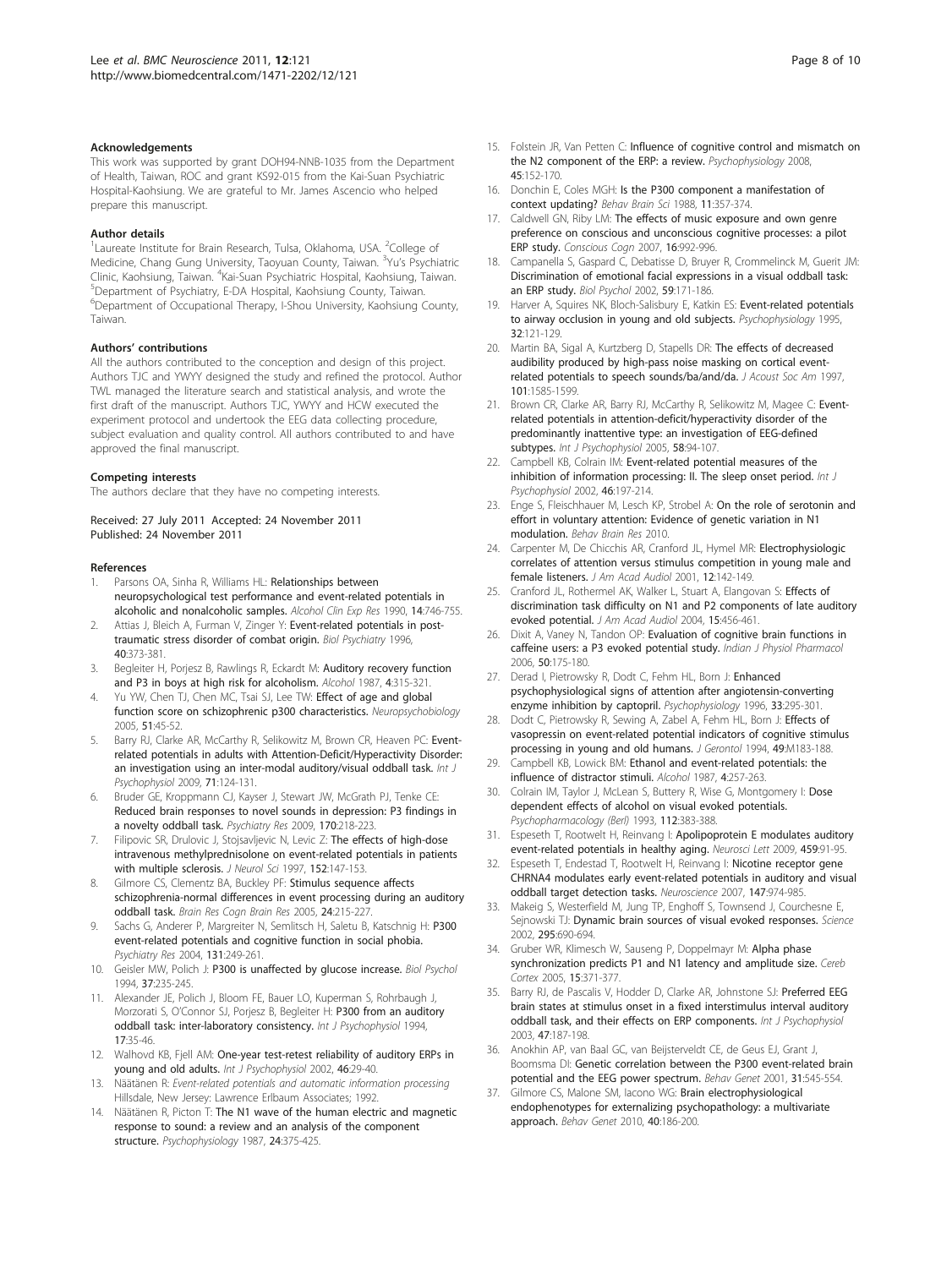- <span id="page-8-0"></span>38. Mulert C, Juckel G, Brunnmeier M, Karch S, Leicht G, Mergl R, Moller HJ, Hegerl U, Pogarell O: [Prediction of treatment response in major](http://www.ncbi.nlm.nih.gov/pubmed/16996140?dopt=Abstract) [depression: integration of concepts.](http://www.ncbi.nlm.nih.gov/pubmed/16996140?dopt=Abstract) J Affect Disord 2007, 98:215-225.
- 39. Jelic V, Kowalski J: [Evidence-based evaluation of diagnostic accuracy of](http://www.ncbi.nlm.nih.gov/pubmed/19534305?dopt=Abstract) [resting EEG in dementia and mild cognitive impairment.](http://www.ncbi.nlm.nih.gov/pubmed/19534305?dopt=Abstract) Clin EEG Neurosci 2009, 40:129-142.
- 40. Neuper C, Grabner RH, Fink A, Neubauer AC: [Long-term stability and](http://www.ncbi.nlm.nih.gov/pubmed/15922658?dopt=Abstract) [consistency of EEG event-related \(de-\)synchronization across different](http://www.ncbi.nlm.nih.gov/pubmed/15922658?dopt=Abstract) [cognitive tasks.](http://www.ncbi.nlm.nih.gov/pubmed/15922658?dopt=Abstract) Clin Neurophysiol 2005, 116:1681-1694.
- 41. Hermens DF, Soei EX, Clarke SD, Kohn MR, Gordon E, Williams LM: [Resting](http://www.ncbi.nlm.nih.gov/pubmed/15797181?dopt=Abstract) [EEG theta activity predicts cognitive performance in attention-deficit](http://www.ncbi.nlm.nih.gov/pubmed/15797181?dopt=Abstract) [hyperactivity disorder.](http://www.ncbi.nlm.nih.gov/pubmed/15797181?dopt=Abstract) Pediatr Neurol 2005, 32:248-256.
- 42. Hoptman MJ, Davidson RJ: [Baseline EEG asymmetries and performance](http://www.ncbi.nlm.nih.gov/pubmed/9863688?dopt=Abstract) [on neuropsychological tasks.](http://www.ncbi.nlm.nih.gov/pubmed/9863688?dopt=Abstract) Neuropsychologia 1998, 36:1343-1353.
- 43. Coben LA, Chi D, Snyder AZ, Storandt M: [Replication of a study of](http://www.ncbi.nlm.nih.gov/pubmed/1689638?dopt=Abstract) [frequency analysis of the resting awake EEG in mild probable](http://www.ncbi.nlm.nih.gov/pubmed/1689638?dopt=Abstract) [Alzheimer](http://www.ncbi.nlm.nih.gov/pubmed/1689638?dopt=Abstract)'s disease. Electroencephalogr Clin Neurophysiol 1990, 75:148-154.
- 44. Babiloni C, Cassetta E, Binetti G, Tombini M, Del Percio C, Ferreri F, Ferri R, Frisoni G, Lanuzza B, Nobili F, et al: [Resting EEG sources correlate with](http://www.ncbi.nlm.nih.gov/pubmed/17610594?dopt=Abstract) [attentional span in mild cognitive impairment and Alzheimer](http://www.ncbi.nlm.nih.gov/pubmed/17610594?dopt=Abstract)'s disease. Eur J Neurosci 2007, 25:3742-3757.
- 45. Ramos-Loyo J, Gonzalez-Garrido AA, Amezcua C, Guevara MA: [Relationship](http://www.ncbi.nlm.nih.gov/pubmed/15331216?dopt=Abstract) [between resting alpha activity and the ERPs obtained during a highly](http://www.ncbi.nlm.nih.gov/pubmed/15331216?dopt=Abstract) [demanding selective attention task.](http://www.ncbi.nlm.nih.gov/pubmed/15331216?dopt=Abstract) Int J Psychophysiol 2004, 54:251-262.
- 46. Beschoner P, Richter S, Lo H, Sim EJ, Baron K, Osterfeld N, Horn AB, Viviani R: [Baseline brain perfusion and working memory capacity: a](http://www.ncbi.nlm.nih.gov/pubmed/18978646?dopt=Abstract) [neuroimaging study.](http://www.ncbi.nlm.nih.gov/pubmed/18978646?dopt=Abstract) Neuroreport 2008, 19:1803-1807.
- 47. Teipel SJ, Bokde AL, Meindl T, Amaro E Jr, Soldner J, Reiser MF, Herpertz SC, Moller HJ, Hampel H: [White matter microstructure underlying default](http://www.ncbi.nlm.nih.gov/pubmed/19878723?dopt=Abstract) [mode network connectivity in the human brain.](http://www.ncbi.nlm.nih.gov/pubmed/19878723?dopt=Abstract) Neuroimage 2010, 49:2021-2032.
- 48. Greicius MD, Supekar K, Menon V, Dougherty RF: [Resting-state functional](http://www.ncbi.nlm.nih.gov/pubmed/18403396?dopt=Abstract) [connectivity reflects structural connectivity in the default mode](http://www.ncbi.nlm.nih.gov/pubmed/18403396?dopt=Abstract) [network.](http://www.ncbi.nlm.nih.gov/pubmed/18403396?dopt=Abstract) Cereb Cortex 2009, 19:72-78.
- 49. Skudlarski P, Jagannathan K, Calhoun VD, Hampson M, Skudlarska BA, Pearlson G: [Measuring brain connectivity: diffusion tensor imaging](http://www.ncbi.nlm.nih.gov/pubmed/18771736?dopt=Abstract) [validates resting state temporal correlations.](http://www.ncbi.nlm.nih.gov/pubmed/18771736?dopt=Abstract) Neuroimage 2008, 43:554-561.
- 50. Romani A, Bergamaschi R, Callieco R, Cosi V: [Prestimulus EEG influence on](http://www.ncbi.nlm.nih.gov/pubmed/1888475?dopt=Abstract) [late ERP components.](http://www.ncbi.nlm.nih.gov/pubmed/1888475?dopt=Abstract) Boll Soc Ital Biol Sper 1991, 67:77-82.
- 51. Anticevic A, Repovs G, Shulman GL, Barch DM: [When less is more: TPJ and](http://www.ncbi.nlm.nih.gov/pubmed/19913622?dopt=Abstract) [default network deactivation during encoding predicts working memory](http://www.ncbi.nlm.nih.gov/pubmed/19913622?dopt=Abstract) [performance.](http://www.ncbi.nlm.nih.gov/pubmed/19913622?dopt=Abstract) Neuroimage 2010, 49:2638-2648.
- 52. Sambataro F, Murty VP, Callicott JH, Tan HY, Das S, Weinberger DR, Mattay VS: [Age-related alterations in default mode network: impact on](http://www.ncbi.nlm.nih.gov/pubmed/18674847?dopt=Abstract) [working memory performance.](http://www.ncbi.nlm.nih.gov/pubmed/18674847?dopt=Abstract) Neurobiol Aging 2010, 31:839-852.
- 53. Charlton RA, Barrick TR, Lawes IN, Markus HS, Morris RG: [White matter](http://www.ncbi.nlm.nih.gov/pubmed/19666169?dopt=Abstract) [pathways associated with working memory in normal aging.](http://www.ncbi.nlm.nih.gov/pubmed/19666169?dopt=Abstract) Cortex 2010, 46:474-489.
- 54. Hirayasu Y, Samura M, Ohta H, Ogura C: [Sex effects on rate of change of](http://www.ncbi.nlm.nih.gov/pubmed/10680553?dopt=Abstract) [P300 latency with age.](http://www.ncbi.nlm.nih.gov/pubmed/10680553?dopt=Abstract) Clin Neurophysiol 2000, 111:187-194.
- 55. Anderer P, Semlitsch HV, Saletu B: [Multichannel auditory event-related](http://www.ncbi.nlm.nih.gov/pubmed/9020805?dopt=Abstract) [brain potentials: effects of normal aging on the scalp distribution of N1,](http://www.ncbi.nlm.nih.gov/pubmed/9020805?dopt=Abstract) [P2, N2 and P300 latencies and amplitudes.](http://www.ncbi.nlm.nih.gov/pubmed/9020805?dopt=Abstract) Electroencephalogr Clin Neurophysiol 1996, 99:458-472.
- 56. Friedman D, Simpson G, Hamberger M: [Age-related changes in scalp](http://www.ncbi.nlm.nih.gov/pubmed/8327624?dopt=Abstract) [topography to novel and target stimuli.](http://www.ncbi.nlm.nih.gov/pubmed/8327624?dopt=Abstract) Psychophysiology 1993, 30:383-396.
- 57. Golgeli A, Suer C, Ozesmi C, Dolu N, Ascioglu M, Sahin O: [The effect of sex](http://www.ncbi.nlm.nih.gov/pubmed/10495197?dopt=Abstract) [differences on event-related potentials in young adults.](http://www.ncbi.nlm.nih.gov/pubmed/10495197?dopt=Abstract) Int J Neurosci 1999, 99:69-77.
- 58. Duffy FH, Lyer G, Surwillo WW: Clinical electroencephalography and topographical brain mapping New York: Springer-Verlag; 1989.
- 59. Lin CH, Yu YW, Chen TJ, Tsa SJ, Hong CJ: [Association analysis for](http://www.ncbi.nlm.nih.gov/pubmed/11702060?dopt=Abstract) [dopamine D2 receptor Taq1 polymorphism with P300 event-related](http://www.ncbi.nlm.nih.gov/pubmed/11702060?dopt=Abstract) [potential for normal young females.](http://www.ncbi.nlm.nih.gov/pubmed/11702060?dopt=Abstract) Psychiatr Genet 2001, 11:165-168.
- 60. Fingelkurts AA, Rytsala H, Suominen K, Isometsa E, Kahkonen S: [Impaired](http://www.ncbi.nlm.nih.gov/pubmed/16779797?dopt=Abstract) [functional connectivity at EEG alpha and theta frequency bands in](http://www.ncbi.nlm.nih.gov/pubmed/16779797?dopt=Abstract) [major depression.](http://www.ncbi.nlm.nih.gov/pubmed/16779797?dopt=Abstract) Hum Brain Mapp 2007, 28:247-261.
- 61. McIntosh AR, Bookstein FL, Haxby JV, Grady CL: [Spatial pattern analysis of](http://www.ncbi.nlm.nih.gov/pubmed/9345485?dopt=Abstract) [functional brain images using partial least squares.](http://www.ncbi.nlm.nih.gov/pubmed/9345485?dopt=Abstract) Neuroimage 1996, 3:143-157.
- 62. McIntosh AR, Lobaugh NJ: [Partial least squares analysis of neuroimaging](http://www.ncbi.nlm.nih.gov/pubmed/15501095?dopt=Abstract) [data: applications and advances.](http://www.ncbi.nlm.nih.gov/pubmed/15501095?dopt=Abstract) Neuroimage 2004, 23(Suppl 1):S250-263.
- 63. Caplan JB, Glaholt MG: [The roles of EEG oscillations in learning relational](http://www.ncbi.nlm.nih.gov/pubmed/17881249?dopt=Abstract) [information.](http://www.ncbi.nlm.nih.gov/pubmed/17881249?dopt=Abstract) Neuroimage 2007, 38:604-616.
- 64. Efron B, Tibshirani R: Bootstrap methods for standard errors, confidence intervals, and other measures of statistical accuracy. Statistical Science 1986, 1:54-77.
- 65. Ferrari V, Bradley MM, Codispoti M, Lang PJ: [Detecting novelty and](http://www.ncbi.nlm.nih.gov/pubmed/19400680?dopt=Abstract) [significance.](http://www.ncbi.nlm.nih.gov/pubmed/19400680?dopt=Abstract) J Cogn Neurosci 2010, 22:404-411.
- Verma NP, Nichols CD, Greiffenstein MF, Singh RP, Hurst-Gordon D: [Waves](http://www.ncbi.nlm.nih.gov/pubmed/2641261?dopt=Abstract) [earlier than P3 are more informative in putative subcortical dementias: a](http://www.ncbi.nlm.nih.gov/pubmed/2641261?dopt=Abstract) [study with mapping and neuropsychological techniques.](http://www.ncbi.nlm.nih.gov/pubmed/2641261?dopt=Abstract) Brain Topogr 1989, 1:183-191.
- 67. Semlitsch HV, Anderer P, Saletu B: [Acute effects of the anxiolytics](http://www.ncbi.nlm.nih.gov/pubmed/8665994?dopt=Abstract) [suriclone and alprazolam on cognitive information processing utilizing](http://www.ncbi.nlm.nih.gov/pubmed/8665994?dopt=Abstract) [topographic mapping of event-related brain potentials \(P300\) in healthy](http://www.ncbi.nlm.nih.gov/pubmed/8665994?dopt=Abstract) [subjects.](http://www.ncbi.nlm.nih.gov/pubmed/8665994?dopt=Abstract) Eur J Clin Pharmacol 1995, 49:183-191.
- 68. Kim KH, Kim JH, Yoon J, Jung KY: [Influence of task difficulty on the](http://www.ncbi.nlm.nih.gov/pubmed/18790010?dopt=Abstract) [features of event-related potential during visual oddball task.](http://www.ncbi.nlm.nih.gov/pubmed/18790010?dopt=Abstract) Neurosci Lett 2008, 445:179-183.
- 69. Tong Y, Melara RD, Rao A: [P2 enhancement from auditory discrimination](http://www.ncbi.nlm.nih.gov/pubmed/19651109?dopt=Abstract) [training is associated with improved reaction times.](http://www.ncbi.nlm.nih.gov/pubmed/19651109?dopt=Abstract) Brain Res 2009, 1297:80-88.
- 70. Potts GF: [An ERP index of task relevance evaluation of visual stimuli.](http://www.ncbi.nlm.nih.gov/pubmed/15380870?dopt=Abstract) Brain Cogn 2004, 56:5-13.
- 71. Kenemans JL, Verbaten MN, Melis CJ, Slangen JL: [Visual stimulus change](http://www.ncbi.nlm.nih.gov/pubmed/1525300?dopt=Abstract) [and the orienting reaction: event-related potential evidence for a two](http://www.ncbi.nlm.nih.gov/pubmed/1525300?dopt=Abstract)[stage process.](http://www.ncbi.nlm.nih.gov/pubmed/1525300?dopt=Abstract) Biol Psychol 1992, 33:97-114.
- Klimesch W, Doppelmayr M, Schimke H, Pachinger T: [Alpha frequency,](http://www.ncbi.nlm.nih.gov/pubmed/8978623?dopt=Abstract) [reaction time, and the speed of processing information.](http://www.ncbi.nlm.nih.gov/pubmed/8978623?dopt=Abstract) *J Clin* Neurophysiol 1996, 13:511-518.
- 73. Klimesch W: [Memory processes, brain oscillations and EEG](http://www.ncbi.nlm.nih.gov/pubmed/8978436?dopt=Abstract) [synchronization.](http://www.ncbi.nlm.nih.gov/pubmed/8978436?dopt=Abstract) Int J Psychophysiol 1996, 24:61-100.
- 74. Klimesch W, Schimke H, Doppelmayr M, Ripper B, Schwaiger J, Pfurtscheller G: [Event-related desynchronization \(ERD\) and the Dm effect:](http://www.ncbi.nlm.nih.gov/pubmed/8978435?dopt=Abstract) [does alpha desynchronization during encoding predict later recall](http://www.ncbi.nlm.nih.gov/pubmed/8978435?dopt=Abstract) [performance?](http://www.ncbi.nlm.nih.gov/pubmed/8978435?dopt=Abstract) Int J Psychophysiol 1996, 24:47-60.
- 75. Klimesch W, Doppelmayr M, Russegger H, Pachinger T: [Theta band power](http://www.ncbi.nlm.nih.gov/pubmed/8817539?dopt=Abstract) [in the human scalp EEG and the encoding of new information.](http://www.ncbi.nlm.nih.gov/pubmed/8817539?dopt=Abstract) Neuroreport 1996, 7:1235-1240.
- 76. Sauseng P, Klimesch W, Schabus M, Doppelmayr M: [Fronto-parietal EEG](http://www.ncbi.nlm.nih.gov/pubmed/15967528?dopt=Abstract) [coherence in theta and upper alpha reflect central executive functions](http://www.ncbi.nlm.nih.gov/pubmed/15967528?dopt=Abstract) [of working memory.](http://www.ncbi.nlm.nih.gov/pubmed/15967528?dopt=Abstract) Int J Psychophysiol 2005, 57:97-103.
- 77. Danos P, Guich S, Abel L, Buchsbaum MS: [Eeg alpha rhythm and glucose](http://www.ncbi.nlm.nih.gov/pubmed/11340367?dopt=Abstract) [metabolic rate in the thalamus in schizophrenia.](http://www.ncbi.nlm.nih.gov/pubmed/11340367?dopt=Abstract) Neuropsychobiology 2001, 43:265-272.
- 78. Sadato N, Nakamura S, Oohashi T, Nishina E, Fuwamoto Y, Waki A, Yonekura Y: [Neural networks for generation and suppression of alpha](http://www.ncbi.nlm.nih.gov/pubmed/9579686?dopt=Abstract) [rhythm: a PET study.](http://www.ncbi.nlm.nih.gov/pubmed/9579686?dopt=Abstract) Neuroreport 1998, 9:893-897.
- 79. Laufs H, Kleinschmidt A, Beyerle A, Eger E, Salek-Haddadi A, Preibisch C, Krakow K: [EEG-correlated fMRI of human alpha activity.](http://www.ncbi.nlm.nih.gov/pubmed/12948703?dopt=Abstract) Neuroimage 2003, 19:1463-1476.
- 80. Benedek M, Bergner S, Konen T, Fink A, Neubauer AC: EEG alpha synchronization is related to top-down processing in convergent and divergent thinking. Neuropsychologia 2011.
- 81. Fink A, Schwab D, Papousek I: Sensitivity of EEG upper alpha activity to cognitive and affective creativity interventions. Int J Psychophysiol 2011.
- 82. Klimesch W, Sauseng P, Hanslmayr S: [EEG alpha oscillations: the](http://www.ncbi.nlm.nih.gov/pubmed/16887192?dopt=Abstract) [inhibition-timing hypothesis.](http://www.ncbi.nlm.nih.gov/pubmed/16887192?dopt=Abstract) Brain Res Rev 2007, 53:63-88.
- 83. Stampfer HG, Basar E: [Does frequency analysis lead to better](http://www.ncbi.nlm.nih.gov/pubmed/4019046?dopt=Abstract) [understanding of human event related potentials.](http://www.ncbi.nlm.nih.gov/pubmed/4019046?dopt=Abstract) Int J Neurosci 1985, 26:181-196.
- 84. Demiralp T, Ademoglu A, Istefanopulos Y, Basar-Eroglu C, Basar E: [Wavelet](http://www.ncbi.nlm.nih.gov/pubmed/11163899?dopt=Abstract) [analysis of oddball P300.](http://www.ncbi.nlm.nih.gov/pubmed/11163899?dopt=Abstract) Int J Psychophysiol 2001, 39:221-227.
- Basar-Eroglu C, Demiralp T, Schurmann M, Basar E: [Topological distribution](http://www.ncbi.nlm.nih.gov/pubmed/11163898?dopt=Abstract) of oddball 'P300' [responses.](http://www.ncbi.nlm.nih.gov/pubmed/11163898?dopt=Abstract) Int J Psychophysiol 2001, 39:213-220.